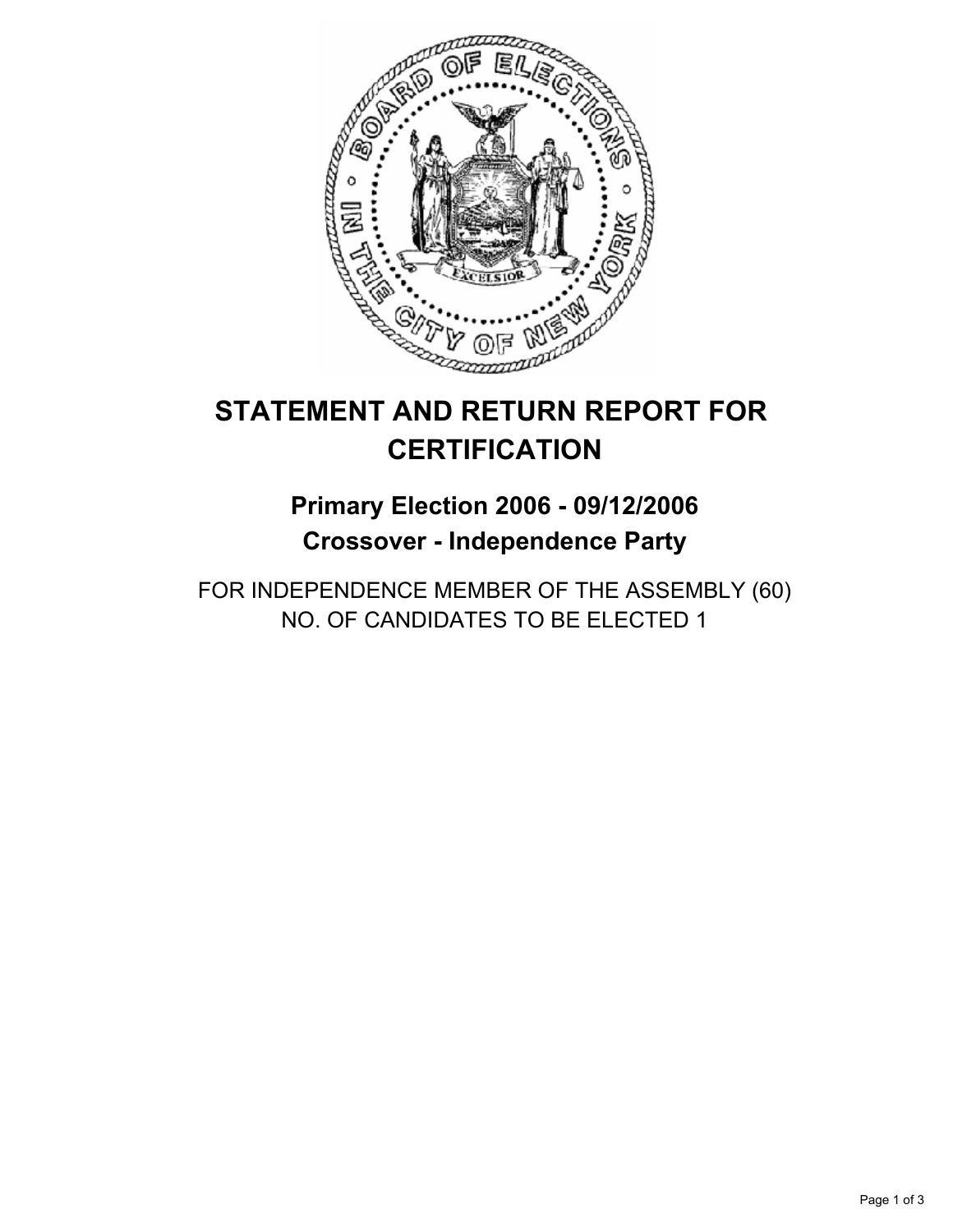

#### **Kings County**

| <b>EMERGENCY</b>                |    |
|---------------------------------|----|
| ABSENTEE/MILITARY               |    |
| AFFIDAVIT                       |    |
| D JANELE HYER-SPENCER           | 22 |
| A. XANTHAKIS (WRITE-IN)         |    |
| ANTHONY C. XANTHAKIS (WRITE-IN) |    |
| ANTHONY HANTIAKIS (WRITE-IN)    |    |
| ANTHONY XANTHAKIS (WRITE-IN)    |    |
| <b>TOTAL VOTES</b>              | 27 |
|                                 |    |

#### **Richmond County**

| 53 |
|----|
| 53 |
|    |